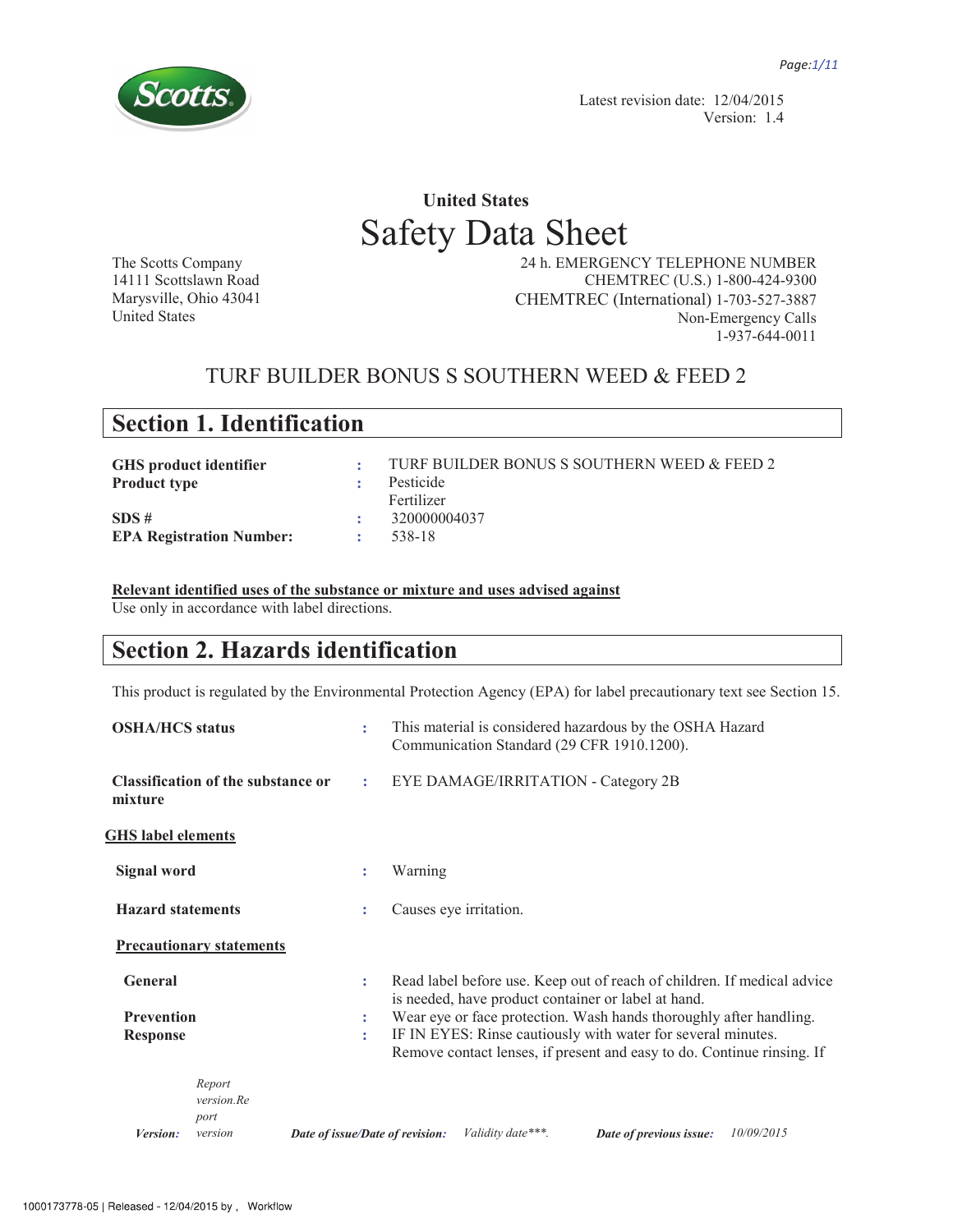|                                  | eye irritation persists: Get medical attention. |
|----------------------------------|-------------------------------------------------|
| <b>Storage</b>                   | Not applicable.                                 |
| <b>Disposal</b>                  | Not applicable.                                 |
| Supplemental label elements      | None known.                                     |
| Hazards not otherwise classified | None known.                                     |
|                                  |                                                 |

## **Section 3. Composition/information on ingredients**

| Substance/mixture             | Mixture        |
|-------------------------------|----------------|
| Chemical name                 | Not available. |
| Other means of identification | Not available. |

| Ingredient name                                              |            | <b>CAS</b> number |
|--------------------------------------------------------------|------------|-------------------|
| $\vert$ 1,3,5-Triazine-2,4-diamine, 6-chloro-N2-ethyl-N4-(1- | $>= 1 - 3$ | 1912-24-9         |
| methylethyl)-                                                |            |                   |

Any concentration shown as a range is to protect confidentiality or is due to batch variation.

**There are no additional ingredients present which, within the current knowledge of the supplier and in the concentrations applicable, are classified as hazardous to health or the environment and hence require reporting in this section.** 

**Occupational exposure limits, if available, are listed in Section 8.**

### **Section 4. First aid measures**

### **Description of necessary first aid measures**

| Eye contact         |   | Immediately flush eyes with plenty of water, occasionally lifting the<br>upper and lower eyelids. Check for and remove any contact lenses.<br>Continue to rinse for at least 10 minutes. If irritation persists, get<br>medical attention.                                                                                                                                                                                        |
|---------------------|---|-----------------------------------------------------------------------------------------------------------------------------------------------------------------------------------------------------------------------------------------------------------------------------------------------------------------------------------------------------------------------------------------------------------------------------------|
| <b>Inhalation</b>   |   | Remove victim to fresh air and keep at rest in a position comfortable<br>for breathing. If not breathing, if breathing is irregular or if respiratory<br>arrest occurs, provide artificial respiration or oxygen by trained<br>personnel. Get medical attention if adverse health effects persist or are<br>severe. If unconscious, place in recovery position and get medical<br>attention immediately. Maintain an open airway. |
| <b>Skin contact</b> | ÷ | Flush contaminated skin with plenty of water. Remove contaminated<br>clothing and shoes. Get medical attention if symptoms occur. Wash<br>clothing before reuse. Clean shoes thoroughly before reuse.                                                                                                                                                                                                                             |
| Ingestion           | ÷ | Wash out mouth with water. If material has been swallowed and the<br>exposed person is conscious, give small quantities of water to drink.<br>Do not induce vomiting unless directed to do so by medical personnel.<br>Get medical attention if adverse health effects persist or are severe.<br>Never give anything by mouth to an unconscious person.                                                                           |

#### **Most important symptoms/effects, acute and delayed**

|          | Report     |                                 |                   |                         |            |
|----------|------------|---------------------------------|-------------------|-------------------------|------------|
|          | version.Re |                                 |                   |                         |            |
|          | port       |                                 |                   |                         |            |
| Version: | version    | Date of issue/Date of revision: | Validity date***. | Date of previous issue: | 10/09/2015 |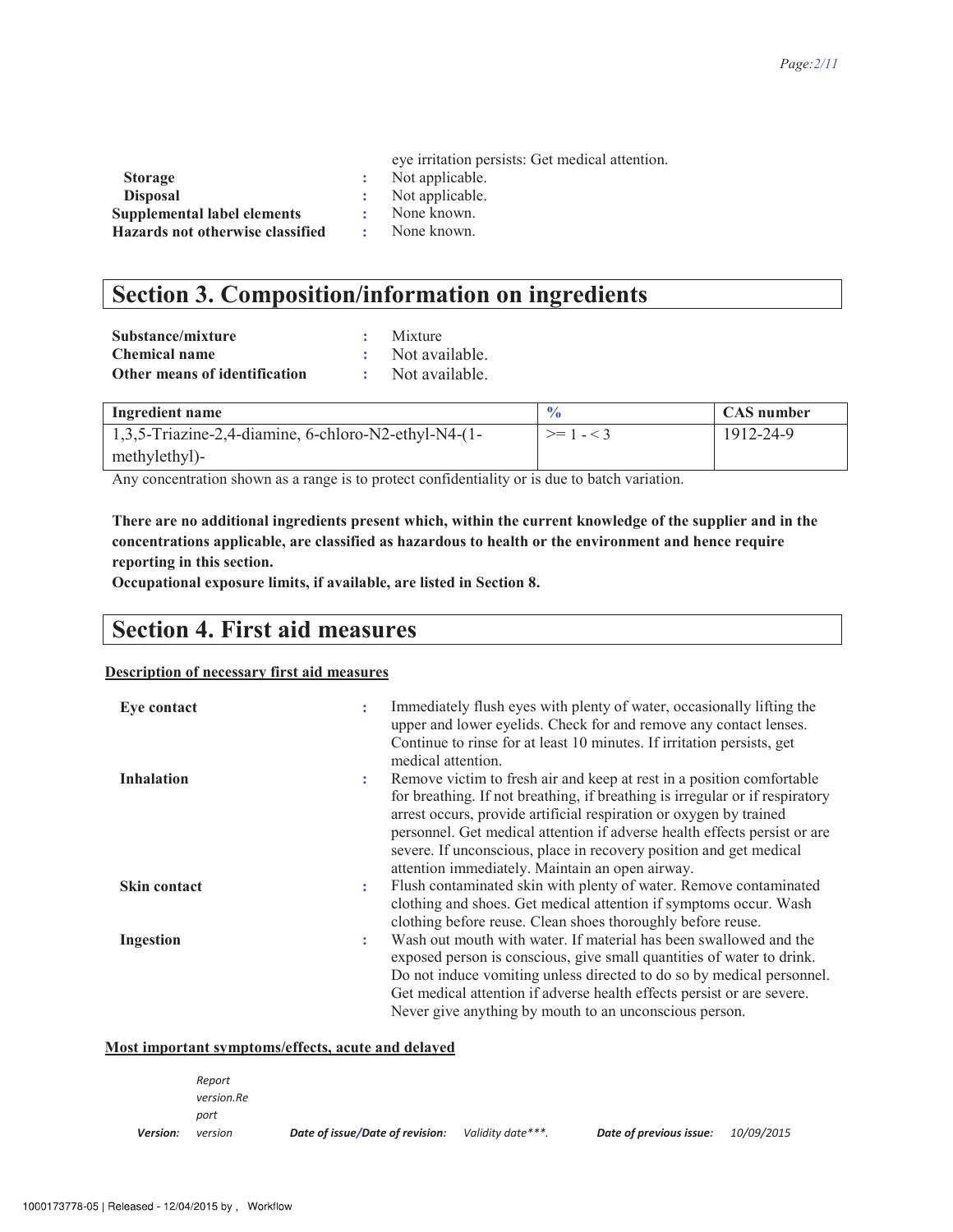### **Potential acute health effects**

| Eye contact                       | ÷ | Causes eye irritation.                                                                                                       |
|-----------------------------------|---|------------------------------------------------------------------------------------------------------------------------------|
| <b>Inhalation</b>                 | ÷ | No known significant effects or critical hazards.                                                                            |
| <b>Skin contact</b>               | ÷ | No known significant effects or critical hazards.                                                                            |
| Ingestion                         | ÷ | May be irritating to mouth, throat and stomach.                                                                              |
| Over-exposure signs/symptoms      |   |                                                                                                                              |
| Eye contact                       | ÷ | Adverse symptoms may include the following:<br>irritation<br>watering<br>redness                                             |
| <b>Inhalation</b>                 | ÷ | No specific data.                                                                                                            |
| <b>Skin contact</b>               | ÷ | No specific data.                                                                                                            |
| Ingestion                         | ÷ | No specific data.                                                                                                            |
|                                   |   | Indication of immediate medical attention and special treatment needed, if necessary                                         |
| Notes to physician                | ÷ | Treat symptomatically. Contact poison treatment specialist<br>immediately if large quantities have been ingested or inhaled. |
| <b>Specific treatments</b>        | ÷ | No specific treatment.                                                                                                       |
| <b>Protection of first-aiders</b> | ÷ | No action shall be taken involving any personal risk or without<br>suitable training.                                        |

**See toxicological information (Section 11)** 

# **Section 5. Fire-fighting measures**

### **Extinguishing media**

|                          | Suitable extinguishing media<br>Unsuitable extinguishing media | ÷                               | None known.                                          |                                       | Use an extinguishing agent suitable for the surrounding fire.                                                                                                                                     |            |
|--------------------------|----------------------------------------------------------------|---------------------------------|------------------------------------------------------|---------------------------------------|---------------------------------------------------------------------------------------------------------------------------------------------------------------------------------------------------|------------|
|                          |                                                                |                                 |                                                      |                                       |                                                                                                                                                                                                   |            |
| chemical                 | Specific hazards arising from the                              |                                 |                                                      | No specific fire or explosion hazard. |                                                                                                                                                                                                   |            |
| <b>Hazardous thermal</b> | decomposition products                                         |                                 | carbon dioxide<br>carbon monoxide<br>nitrogen oxides | halogenated compounds                 | Decomposition products may include the following materials:                                                                                                                                       |            |
| fighters                 | Special protective actions for fire-                           | ÷                               |                                                      |                                       | Promptly isolate the scene by removing all persons from the vicinity<br>of the incident if there is a fire. No action shall be taken involving any<br>personal risk or without suitable training. |            |
| fire-fighters            | Special protective equipment for                               | ÷                               |                                                      |                                       | Fire-fighters should wear appropriate protective equipment and self-<br>contained breathing apparatus (SCBA) with a full face-piece operated                                                      |            |
|                          | Report                                                         |                                 |                                                      |                                       |                                                                                                                                                                                                   |            |
|                          | version.Re                                                     |                                 |                                                      |                                       |                                                                                                                                                                                                   |            |
|                          | port                                                           |                                 |                                                      |                                       |                                                                                                                                                                                                   |            |
| Version:                 | version                                                        | Date of issue/Date of revision: |                                                      | Validity date***.                     | Date of previous issue:                                                                                                                                                                           | 10/09/2015 |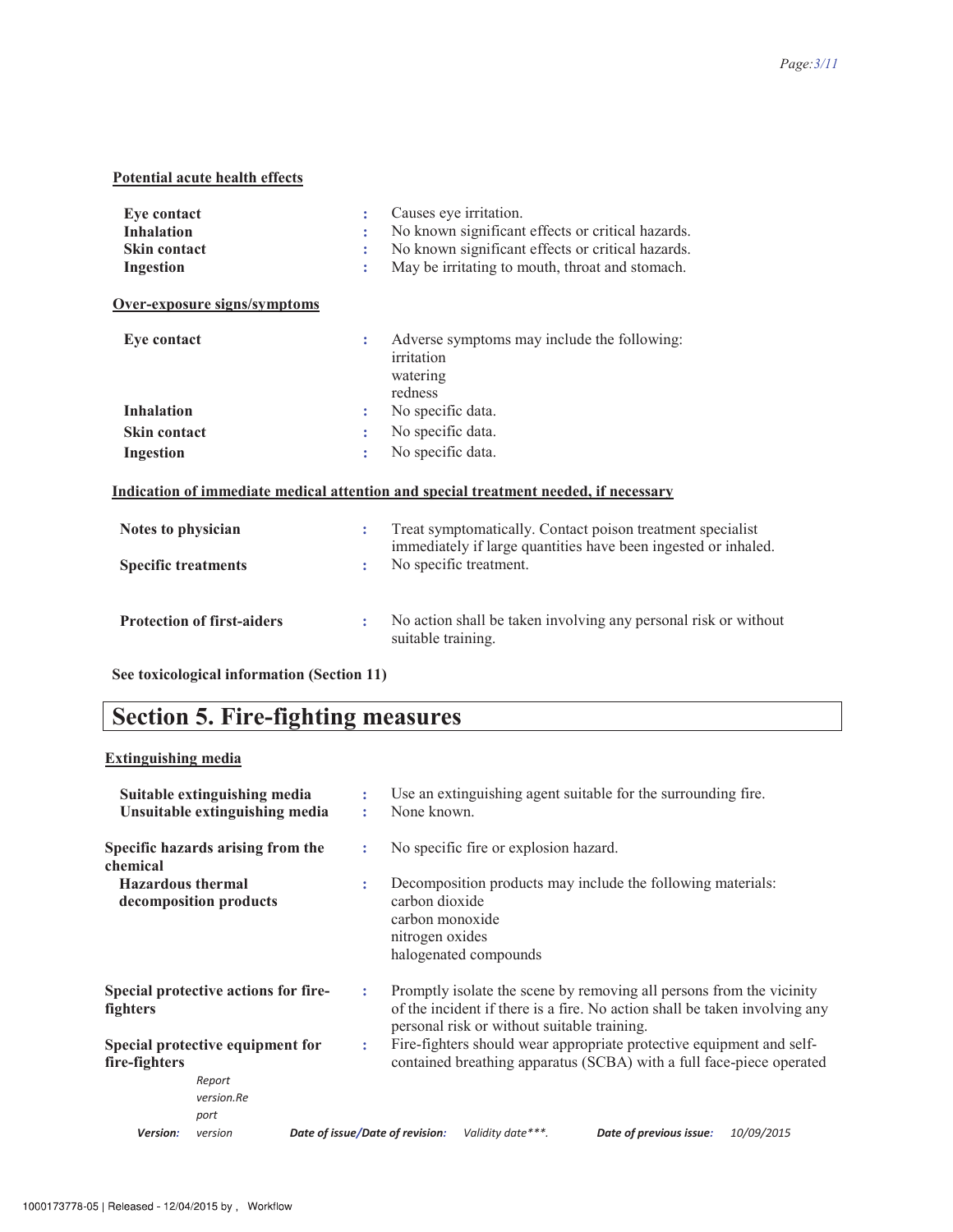in positive pressure mode.

### **Section 6. Accidental release measures**

### **Personal precautions, protective equipment and emergency procedures**

| For non-emergency personnel                           | ÷ | No action shall be taken involving any personal risk or without<br>suitable training. Evacuate surrounding areas. Keep unnecessary and<br>unprotected personnel from entering. Do not touch or walk through<br>spilled material. Provide adequate ventilation. Wear appropriate<br>respirator when ventilation is inadequate. Put on appropriate personal<br>protective equipment. |
|-------------------------------------------------------|---|------------------------------------------------------------------------------------------------------------------------------------------------------------------------------------------------------------------------------------------------------------------------------------------------------------------------------------------------------------------------------------|
| For emergency responders                              | ÷ | If specialised clothing is required to deal with the spillage, take note of<br>any information in Section 8 on suitable and unsuitable materials. See<br>also the information in "For non-emergency personnel".                                                                                                                                                                    |
| <b>Environmental precautions</b>                      | ÷ | Avoid dispersal of spilled material and runoff and contact with soil,<br>waterways, drains and sewers. Inform the relevant authorities if the<br>product has caused environmental pollution (sewers, waterways, soil<br>or air).                                                                                                                                                   |
| Methods and materials for containment and cleaning up |   |                                                                                                                                                                                                                                                                                                                                                                                    |
| <b>Spill</b>                                          | ÷ | Move containers from spill area. Approach release from upwind.<br>Prevent entry into sewers, water courses, basements or confined areas.<br>Avoid dust generation. Do not dry sweep. Vacuum dust with<br>equipment fitted with a HEPA filter and place in a closed, labeled<br>waste container. Dispose of via a licensed waste disposal contractor.                               |

for waste disposal.

Note: see Section 1 for emergency contact information and Section 13

# **Section 7. Handling and storage**

### **Precautions for safe handling**

| <b>Protective measures</b><br>hygiene | Advice on general occupational                                  | ÷<br>÷ | Put on appropriate personal protective equipment (see Section 8). Do<br>not ingest. Avoid contact with eyes, skin and clothing. Keep in the<br>original container or an approved alternative made from a compatible<br>material, kept tightly closed when not in use. Empty containers retain<br>product residue and can be hazardous. Do not reuse container.<br>Eating, drinking and smoking should be prohibited in areas where this<br>material is handled, stored and processed. Workers should wash hands<br>and face before eating, drinking and smoking. Remove contaminated<br>clothing and protective equipment before entering eating areas. See<br>also Section 8 for additional information on hygiene measures. |                   |                                                                                                                                                                                                                      |            |
|---------------------------------------|-----------------------------------------------------------------|--------|-------------------------------------------------------------------------------------------------------------------------------------------------------------------------------------------------------------------------------------------------------------------------------------------------------------------------------------------------------------------------------------------------------------------------------------------------------------------------------------------------------------------------------------------------------------------------------------------------------------------------------------------------------------------------------------------------------------------------------|-------------------|----------------------------------------------------------------------------------------------------------------------------------------------------------------------------------------------------------------------|------------|
|                                       | Conditions for safe storage,<br>including any incompatibilities | ÷      |                                                                                                                                                                                                                                                                                                                                                                                                                                                                                                                                                                                                                                                                                                                               |                   | Store in accordance with local regulations. Store in original container<br>protected from direct sunlight in a dry, cool and well-ventilated area,<br>away from incompatible materials (see Section 10) and food and |            |
| Version:                              | Report<br>version.Re<br>port<br>version                         |        | Date of issue/Date of revision:                                                                                                                                                                                                                                                                                                                                                                                                                                                                                                                                                                                                                                                                                               | Validity date***. | Date of previous issue:                                                                                                                                                                                              | 10/09/2015 |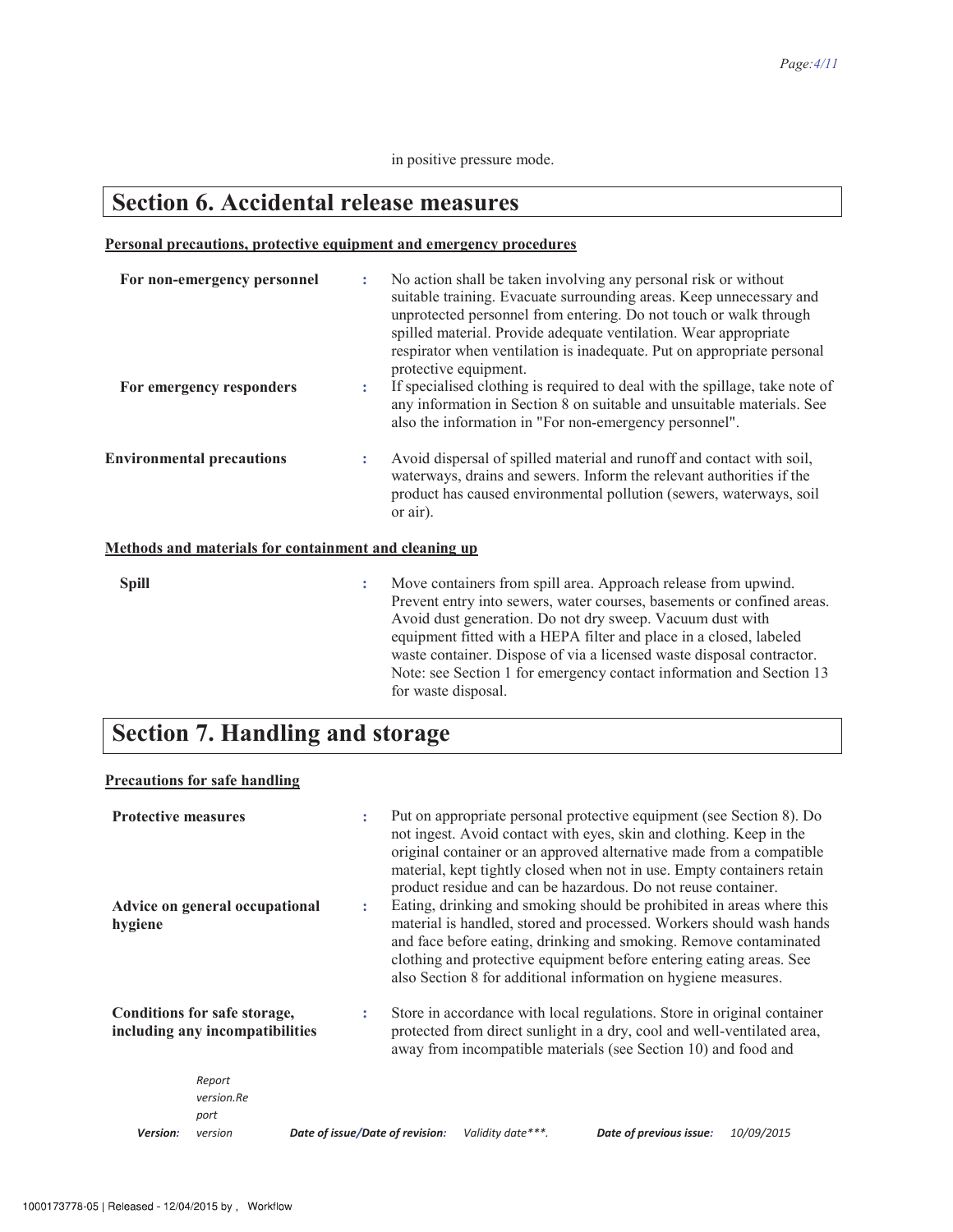drink. Keep container tightly closed and sealed until ready for use. Containers that have been opened must be carefully resealed and kept upright to prevent leakage. Do not store in unlabeled containers. Use appropriate containment to avoid environmental contamination.

## **Section 8. Exposure controls/personal protection**

#### **Occupational exposure limits**

| <b>Ingredient name</b>                                                | <b>Exposure limits</b>                                                                                                                                                                                                                                                                                                                           |
|-----------------------------------------------------------------------|--------------------------------------------------------------------------------------------------------------------------------------------------------------------------------------------------------------------------------------------------------------------------------------------------------------------------------------------------|
| 1,3,5-Triazine-2,4-diamine, 6-chloro-<br>N2-ethyl-N4-(1-methylethyl)- | OSHA PEL 1989 (1989-03-01)<br>TWA $5$ mg/m $3$<br>NIOSH REL (1994-06-01)<br>TWA 5 mg/m3                                                                                                                                                                                                                                                          |
| Appropriate engineering controls<br>÷                                 | Good general ventilation should be sufficient to control worker<br>exposure to airborne contaminants.                                                                                                                                                                                                                                            |
| <b>Environmental exposure controls</b><br>÷                           | Emissions from ventilation or work process equipment should be<br>checked to ensure they comply with the requirements of<br>environmental protection legislation. In some cases, fume scrubbers,<br>filters or engineering modifications to the process equipment will be<br>necessary to reduce emissions to acceptable levels.                 |
| <b>Individual protection measures</b>                                 |                                                                                                                                                                                                                                                                                                                                                  |
| <b>Hygiene</b> measures<br>÷.                                         | Wash hands, forearms and face thoroughly after handling chemical<br>products, before eating, smoking and using the lavatory and at the end<br>of the working period. Appropriate techniques should be used to<br>remove potentially contaminated clothing. Wash contaminated<br>clothing before reusing. Ensure that eyewash stations and safety |
| <b>Eye/face protection</b><br>÷.                                      | showers are close to the workstation location.<br>Protective eyewear is not required, but may be used in situations were<br>contact is expected.                                                                                                                                                                                                 |
| <b>Skin protection</b>                                                |                                                                                                                                                                                                                                                                                                                                                  |
| <b>Hand protection</b><br>÷                                           | Protective gloves are not required, but may be used in situations were<br>significant contact is expected.                                                                                                                                                                                                                                       |
| <b>Body protection</b><br>÷<br>Other skin protection<br>t             | No special protective clothing is required.<br>Appropriate footwear and any additional skin protection measures<br>should be selected based on the task being performed and the risks<br>involved and should be approved by a specialist before handling this<br>product.                                                                        |
| <b>Respiratory protection</b><br>÷                                    | Use a properly fitted, particulate filter respirator complying with an<br>approved standard if a risk assessment indicates this is necessary.<br>Respirator selection must be based on known or anticipated exposure<br>levels, the hazards of the product and the safe working limits of the<br>selected respirator.                            |
| Report<br>version.Re<br>port                                          |                                                                                                                                                                                                                                                                                                                                                  |
| Date of issue/Date of revision:<br>Version:<br>version                | Validity date***.<br>Date of previous issue:<br>10/09/2015                                                                                                                                                                                                                                                                                       |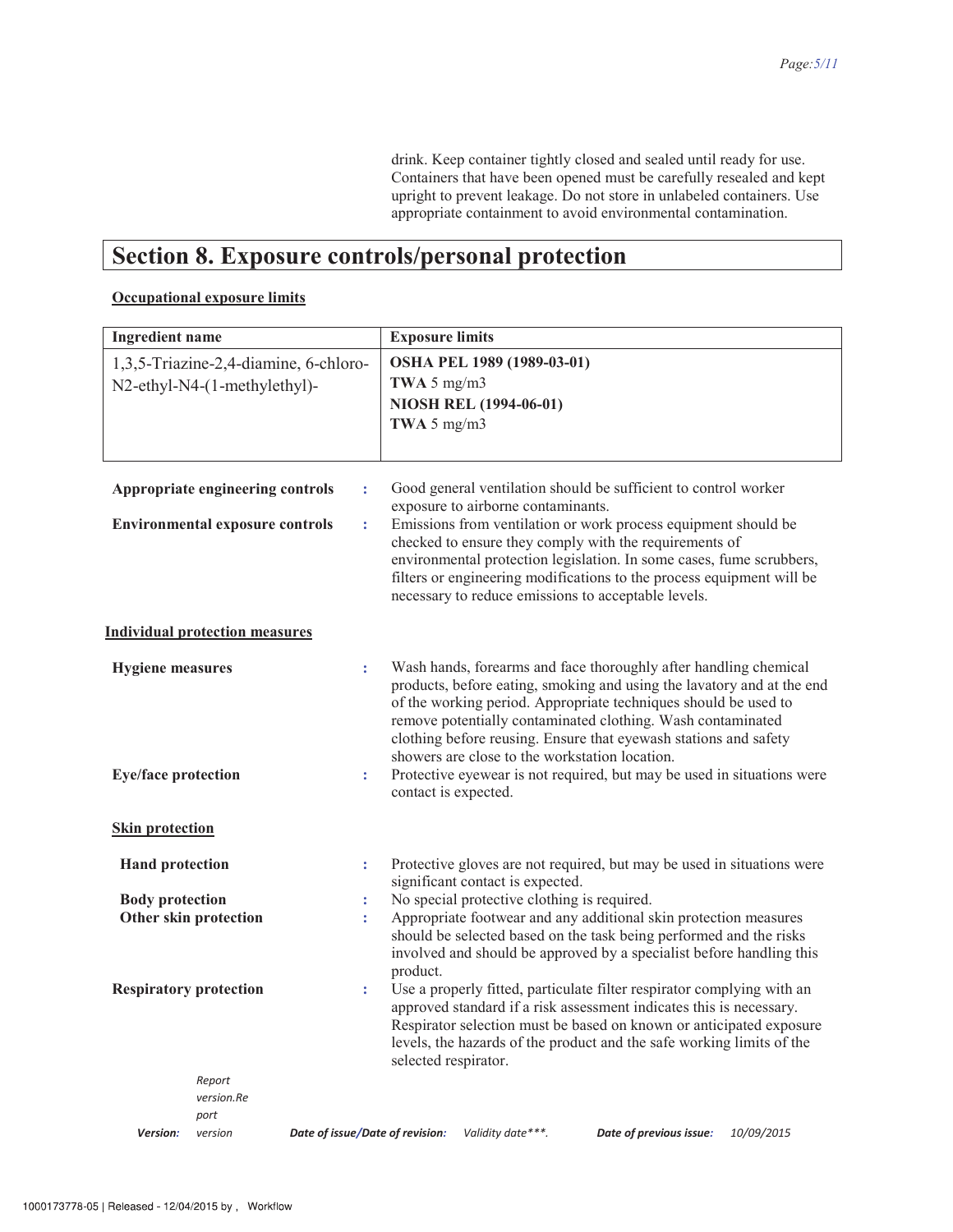# **Section 9. Physical and chemical properties**

#### **Appearance**

| <b>Physical state</b>            |   | solid [granular solid]         |
|----------------------------------|---|--------------------------------|
| Color                            |   | Pink                           |
| Odor                             | ÷ | Fertilizer                     |
| <b>Odor threshold</b>            |   | Not available.                 |
| pН                               |   | Not available.                 |
| <b>Melting point</b>             |   | Not available.                 |
| <b>Boiling point</b>             |   | Not available.                 |
| <b>Flash point</b>               |   | Not available.                 |
| <b>Evaporation rate</b>          |   | Not available.                 |
| <b>Flammability (solid, gas)</b> | t | Not available.                 |
| Lower and upper explosive        | ÷ | Lower: Not available.          |
| (flammable) limits               |   | <b>Upper:</b> Not available.   |
| Vapor pressure                   | ÷ | Not available.                 |
| Vapor density                    |   | Not available.                 |
| <b>Relative density</b>          |   | Not available.                 |
| <b>Solubility</b>                |   | Not available.                 |
| <b>Partition coefficient: n-</b> | ÷ | Not available.                 |
| octanol/water                    |   |                                |
| <b>Auto-ignition temperature</b> | ÷ | Not available.                 |
| <b>Decomposition temperature</b> | ÷ | Not available.                 |
| <b>Viscosity</b>                 | t | <b>Dynamic:</b> Not available. |
|                                  |   | Kinematic: Not available.      |

# **Section 10. Stability and reactivity**

| <b>Reactivity</b>                         | ÷ | No specific test data related to reactivity available for this product or<br>its ingredients. |
|-------------------------------------------|---|-----------------------------------------------------------------------------------------------|
| <b>Chemical stability</b>                 |   | The product is stable.                                                                        |
| <b>Possibility of hazardous reactions</b> | ÷ | Under normal conditions of storage and use, hazardous reactions will                          |
|                                           |   | not occur.                                                                                    |
| <b>Conditions to avoid</b>                | ÷ | No specific data.                                                                             |
| Incompatible materials                    | ÷ | No specific data.                                                                             |
| <b>Hazardous decomposition</b>            | ÷ | Under normal conditions of storage and use, hazardous decomposition                           |
| products                                  |   | products should not be produced.                                                              |

## **Section 11. Toxicological information**

### **Information on toxicological effects**

#### **Acute toxicity**

**Version:** version  $Report$  $version$ *Re* port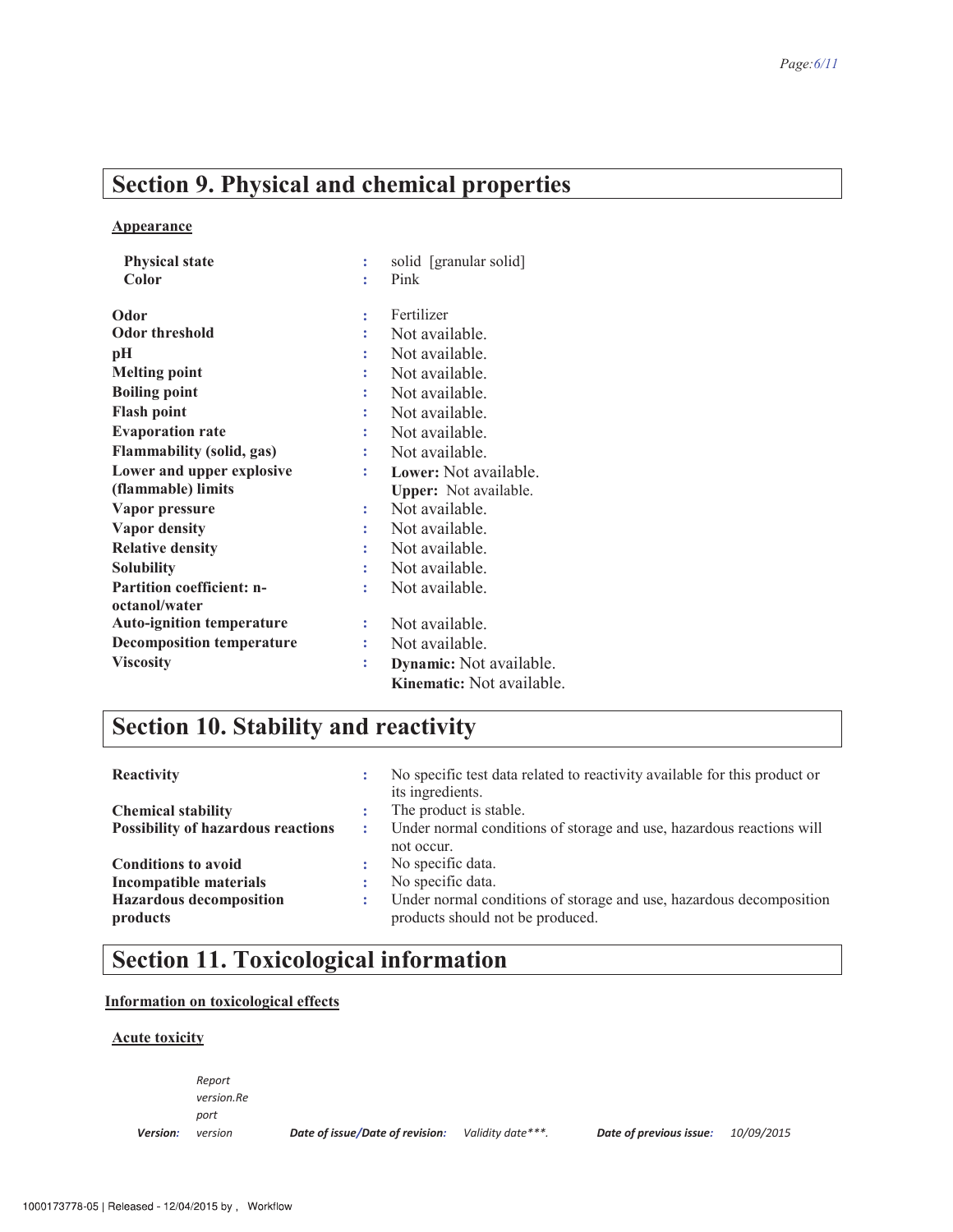| Product/ingredient name | <b>Result</b>   | <b>Species</b> | <b>Dose</b>             | <b>Exposure</b>          |
|-------------------------|-----------------|----------------|-------------------------|--------------------------|
|                         |                 |                |                         |                          |
|                         | LD50 Oral       | Rat            | $> 5,000 \text{ mg/kg}$ | $\overline{\phantom{a}}$ |
|                         | LC50 Inhalation | Rat            | $> 5$ mg/l              | 4 h                      |
|                         | LD50 Dermal     | Rabbit         | $> 5,000$ mg/kg         | $\overline{\phantom{a}}$ |

 **Conclusion/Summary :** No known significant effects or critical hazards.

### **Irritation/Corrosion**

| Product/ingredient name | <b>Result</b> | <b>Species</b> | <b>Score</b> | <b>Exposure</b> | <b>Observation</b> |
|-------------------------|---------------|----------------|--------------|-----------------|--------------------|
|                         | Eyes -        | Rabbit         | 2.0          |                 |                    |
|                         | Redness of    |                |              |                 |                    |
|                         | the           |                |              |                 |                    |
|                         | conjunctivae  |                |              |                 |                    |
|                         | Skin-         | Rabbit         | 1.0          |                 |                    |
|                         | Erythema/Es   |                |              |                 |                    |
|                         | char          |                |              |                 |                    |

| <b>Conclusion/Summary</b> |                                  |
|---------------------------|----------------------------------|
| Skin                      | Slight                           |
| Eves                      | Causes eye irritation.           |
| <b>Respiratory</b>        | May cause respiratory irritation |

**Sensitization**

| Product/ingredient name | Route of exposure | <b>Species</b> | <b>Result</b>   |
|-------------------------|-------------------|----------------|-----------------|
|                         | Skin              | Guinea pig     | Not sensitizing |
| Conclusion/Summary      |                   |                |                 |

| Not sensitizing - based on the individual components. |
|-------------------------------------------------------|
|                                                       |
|                                                       |
|                                                       |
|                                                       |
|                                                       |

 **Classification**

| Product/ingredient name        |            | <b>OSHA</b>                     | <b>IARC</b>                                       | <b>NTP</b>                            |
|--------------------------------|------------|---------------------------------|---------------------------------------------------|---------------------------------------|
| 1,3,5-Triazine-2,4-diamine,    |            |                                 | 3                                                 |                                       |
| $6$ -chloro-N2-ethyl-N4- $(1-$ |            |                                 |                                                   |                                       |
| methylethyl)-                  |            |                                 |                                                   |                                       |
| <b>Reproductive toxicity</b>   |            |                                 |                                                   |                                       |
| <b>Conclusion/Summary</b>      |            | ٠                               | No known significant effects or critical hazards. |                                       |
|                                | Report     |                                 |                                                   |                                       |
|                                | version.Re |                                 |                                                   |                                       |
| port                           |            |                                 |                                                   |                                       |
| Version:                       | version    | Date of issue/Date of revision: | Validity date***.                                 | 10/09/2015<br>Date of previous issue: |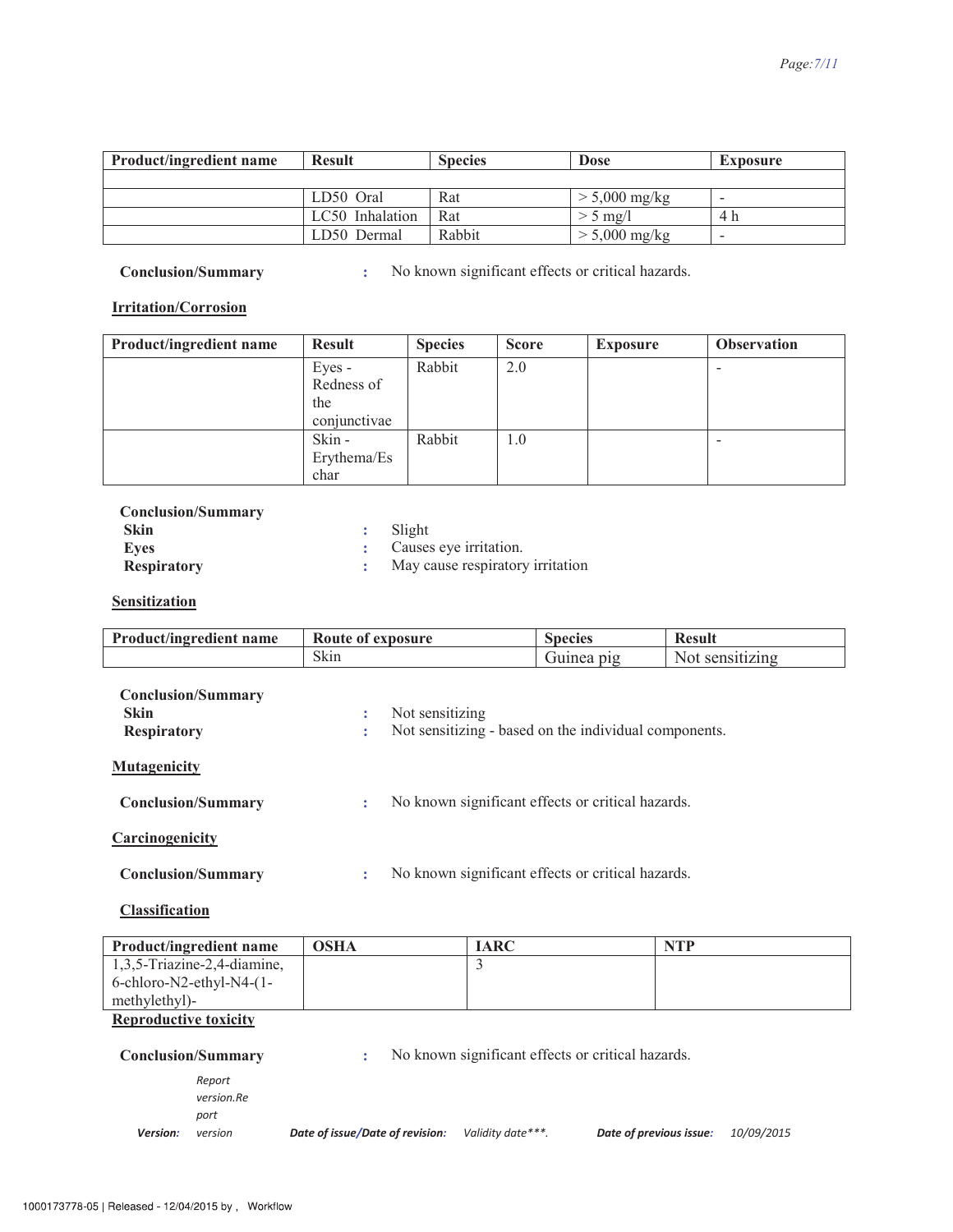#### **Teratogenicity**

 **Conclusion/Summary :** No known significant effects or critical hazards.

### **Specific target organ toxicity (single exposure)**

Not available.

#### **Specific target organ toxicity (repeated exposure)**

| Product/ingredient name                   | Category                                               | Route of exposure                                 | <b>Target organs</b> |  |  |  |
|-------------------------------------------|--------------------------------------------------------|---------------------------------------------------|----------------------|--|--|--|
| 1,3,5-Triazine-2,4-                       |                                                        |                                                   |                      |  |  |  |
| diamine, 6-chloro-N2-                     |                                                        |                                                   |                      |  |  |  |
| ethyl-N4-(1-methylethyl)-                 |                                                        |                                                   |                      |  |  |  |
| <b>Aspiration hazard</b>                  |                                                        |                                                   |                      |  |  |  |
| Not available.                            |                                                        |                                                   |                      |  |  |  |
|                                           |                                                        |                                                   |                      |  |  |  |
| Information on the likely routes of       | ÷                                                      | Not available.                                    |                      |  |  |  |
| exposure                                  |                                                        |                                                   |                      |  |  |  |
|                                           |                                                        |                                                   |                      |  |  |  |
|                                           |                                                        |                                                   |                      |  |  |  |
| Potential chronic health effects          |                                                        |                                                   |                      |  |  |  |
| <b>Conclusion/Summary</b>                 | ÷                                                      | No known significant effects or critical hazards. |                      |  |  |  |
|                                           |                                                        |                                                   |                      |  |  |  |
| General                                   | ř                                                      | No known significant effects or critical hazards. |                      |  |  |  |
| Carcinogenicity                           |                                                        | No known significant effects or critical hazards. |                      |  |  |  |
| Mutagenicity                              |                                                        | No known significant effects or critical hazards. |                      |  |  |  |
| Teratogenicity                            |                                                        | No known significant effects or critical hazards. |                      |  |  |  |
| <b>Developmental effects</b>              |                                                        | No known significant effects or critical hazards. |                      |  |  |  |
| <b>Fertility effects</b>                  | ÷                                                      | No known significant effects or critical hazards. |                      |  |  |  |
|                                           |                                                        |                                                   |                      |  |  |  |
| <b>Section 12. Ecological information</b> |                                                        |                                                   |                      |  |  |  |
|                                           |                                                        |                                                   |                      |  |  |  |
| <b>Toxicity</b>                           |                                                        |                                                   |                      |  |  |  |
|                                           |                                                        |                                                   |                      |  |  |  |
| <b>Conclusion/Summary</b>                 | ÷                                                      | Not available.                                    |                      |  |  |  |
|                                           |                                                        |                                                   |                      |  |  |  |
| Persistence and degradability             |                                                        |                                                   |                      |  |  |  |
| <b>Conclusion/Summary</b>                 | No known significant effects or critical hazards.<br>÷ |                                                   |                      |  |  |  |
|                                           |                                                        |                                                   |                      |  |  |  |
|                                           |                                                        |                                                   |                      |  |  |  |
|                                           |                                                        |                                                   |                      |  |  |  |
| <b>Mobility</b> in soil                   |                                                        |                                                   |                      |  |  |  |
|                                           |                                                        |                                                   |                      |  |  |  |
| Soil/water partition coefficient          | ÷                                                      | Not available.                                    |                      |  |  |  |
| (KOC)<br>Other adverse effects            |                                                        | No known significant effects or critical hazards. |                      |  |  |  |
|                                           |                                                        |                                                   |                      |  |  |  |

**Version:** version  $Report$  $version$ *Re* port *Date of issue/Date of revision:* Validity date<sup>\*\*\*</sup>. Date of previous issue: 10/09/2015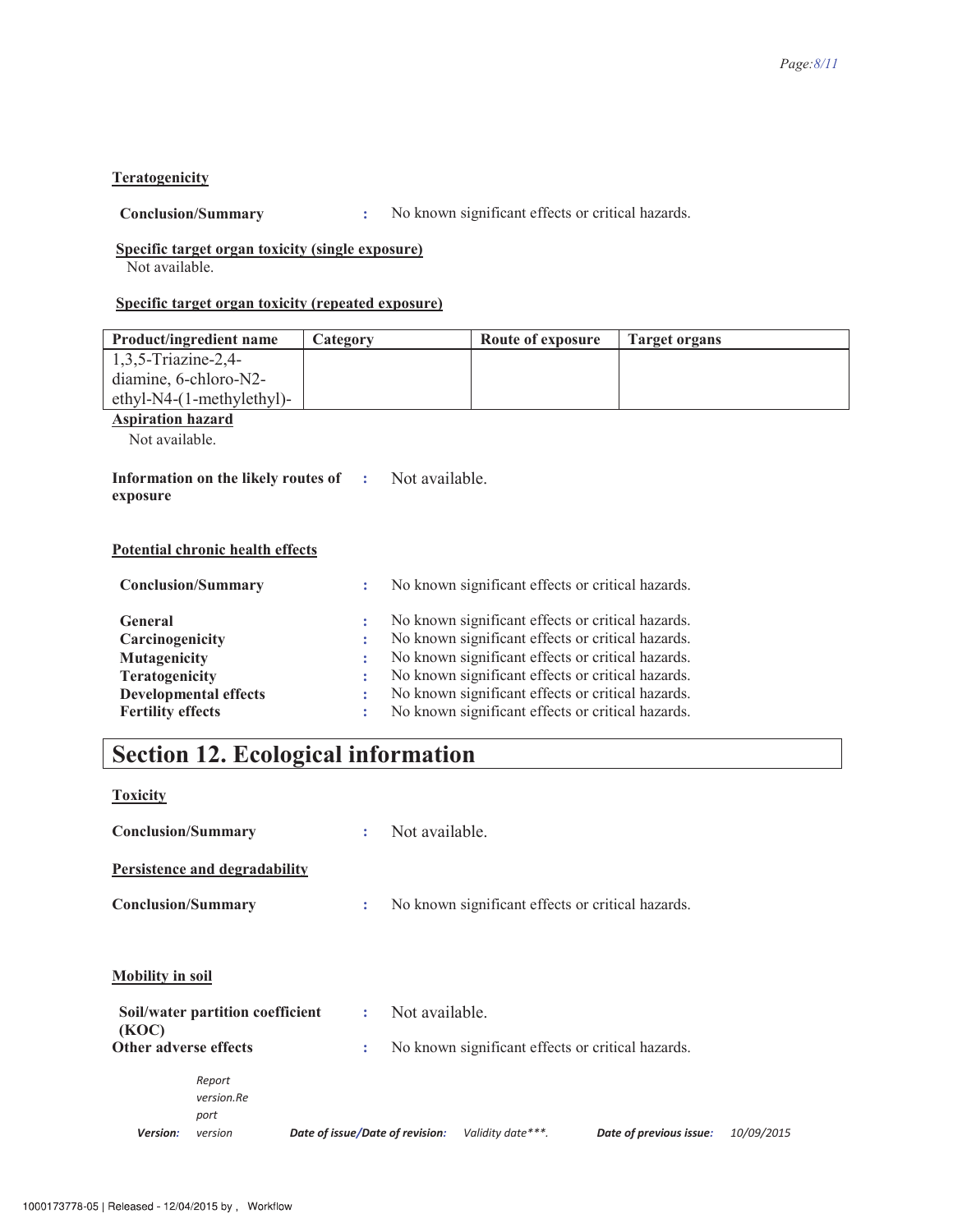# **Section 13. Disposal considerations**

| <b>Disposal methods</b> | The generation of waste should be avoided or minimized wherever<br>possible. Disposal of this product, solutions and any by-products<br>should at all times comply with the requirements of environmental<br>protection and waste disposal legislation and any regional local<br>authority requirements. Dispose of surplus and non-recyclable<br>products via a licensed waste disposal contractor. Waste should not be<br>disposed of untreated to the sewer unless fully compliant with the<br>requirements of all authorities with jurisdiction. Waste packaging<br>should be recycled. Incineration or landfill should only be considered<br>when recycling is not feasible. This material and its container must be<br>disposed of in a safe way. Care should be taken when handling<br>emptied containers that have not been cleaned or rinsed out. Empty<br>containers or liners may retain some product residues. Avoid dispersal<br>of spilled material and runoff and contact with soil, waterways, drains |
|-------------------------|-----------------------------------------------------------------------------------------------------------------------------------------------------------------------------------------------------------------------------------------------------------------------------------------------------------------------------------------------------------------------------------------------------------------------------------------------------------------------------------------------------------------------------------------------------------------------------------------------------------------------------------------------------------------------------------------------------------------------------------------------------------------------------------------------------------------------------------------------------------------------------------------------------------------------------------------------------------------------------------------------------------------------|
|                         | and sewers.                                                                                                                                                                                                                                                                                                                                                                                                                                                                                                                                                                                                                                                                                                                                                                                                                                                                                                                                                                                                           |

# **Section 14. Transport information**

**Regulatory** 

**<u>Information</u> UN no. Proper shipping name Class PG<sup>\*</sup> Note DOT** Not Regulated

PG\* : Packing group

# **Section 15. Regulatory information**

| Signal word                           | <b>Precautionary statements</b><br><b>Emergency Overview</b> | CAUTION!<br>÷<br>٠              | Keep out of reach of children.<br>Causes moderate eye irritation.<br>Avoid contact with eyes, skin and clothing. |                         |            |
|---------------------------------------|--------------------------------------------------------------|---------------------------------|------------------------------------------------------------------------------------------------------------------|-------------------------|------------|
|                                       | <b>U.S. Federal regulations</b>                              | ÷                               | United States inventory (TSCA 8b):<br>All components are listed or exempted.                                     |                         |            |
| <b>State regulations</b>              |                                                              |                                 |                                                                                                                  |                         |            |
| California Prop. 65<br>Not available. |                                                              |                                 |                                                                                                                  |                         |            |
|                                       | Report<br>version.Re<br>port                                 |                                 |                                                                                                                  |                         |            |
| Version:                              | version                                                      | Date of issue/Date of revision: | Validity date***.                                                                                                | Date of previous issue: | 10/09/2015 |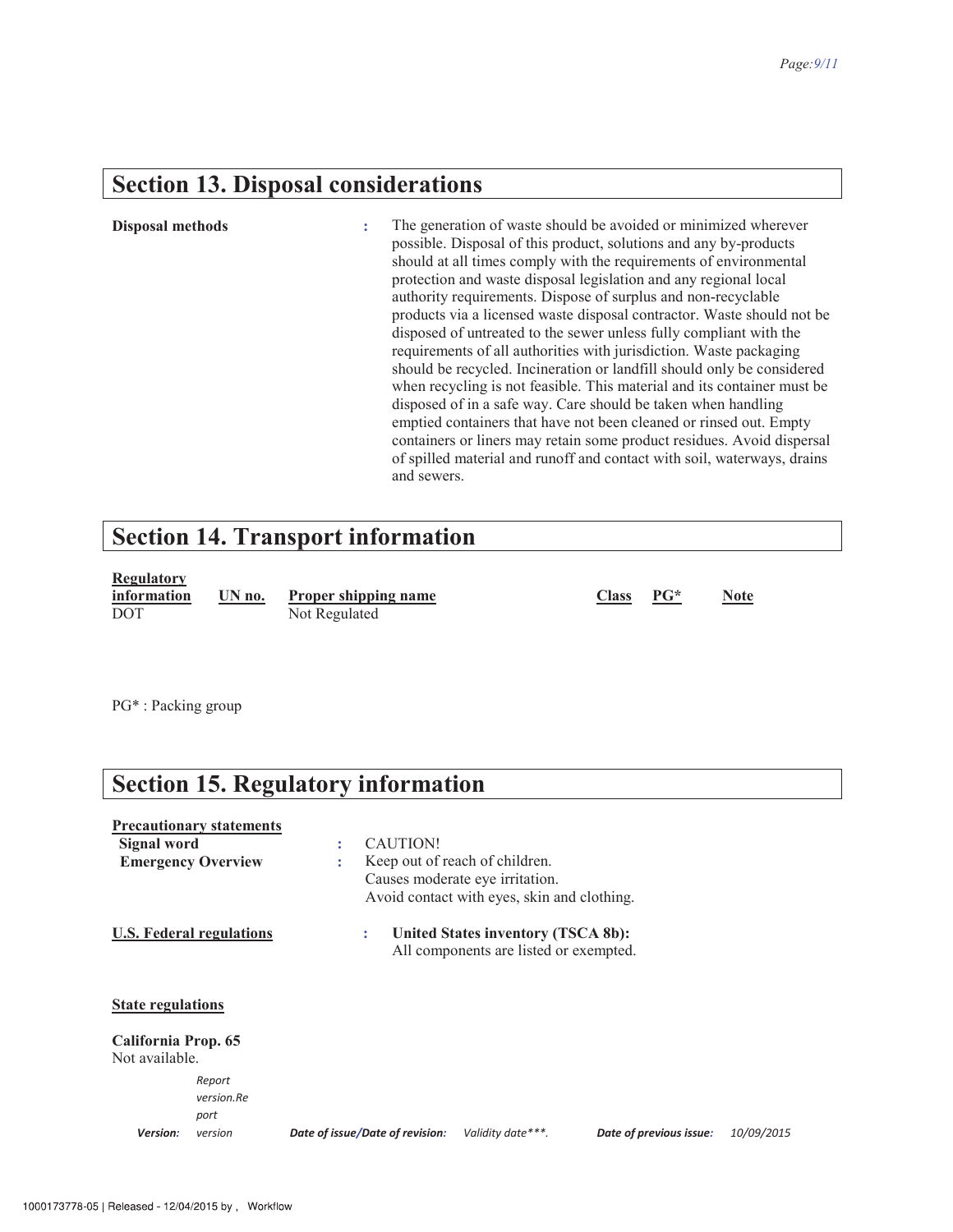#### **International lists**

| <b>National inventory</b> |   |                                       |
|---------------------------|---|---------------------------------------|
| <b>Australia</b>          |   | At least one component is not listed. |
| Canada                    |   | At least one component is not listed. |
| China                     |   | At least one component is not listed. |
| Europe                    |   | At least one component is not listed. |
| Japan                     |   | At least one component is not listed. |
| <b>Malaysia</b>           | ÷ | Not determined.                       |
| <b>New Zealand</b>        |   | At least one component is not listed. |
| <b>Philippines</b>        |   | At least one component is not listed. |

**Taiwan :** Not determined.

### **Section 16. Other information**

**National Fire Protection Association (U.S.A.):** 



**Republic of Korea :** At least one component is not listed.

**Reprinted with permission from NFPA 704-2001, Identification of the Hazards of Materials for Emergency Response Copyright ©1997, National Fire Protection Association, Quincy, MA 02269. This reprinted material is not the complete and official position of the National Fire Protection Association, on the referenced subject which is represented only by the standard in its entirety. Copyright ©2001, National Fire Protection Association, Quincy, MA 02269. This warning system is intended** 

**to be interpreted and applied only by properly trained individuals to identify fire, health and reactivity hazards of chemicals. The user is referred to certain limited number of chemicals with recommended classifications in NFPA 49 and NFPA 325, which would be used as a guideline only. Whether the chemicals are classified by NFPA or not, anyone using the 704 systems to classify chemicals does so at their own risk.** 

#### **Procedure used to derive the classification**

| <b>Classification</b> | Justification              |  |
|-----------------------|----------------------------|--|
| 1170 A                | test data<br>On basis of 1 |  |

#### **History**

| <b>Version</b> | Date of issue/Date of revision | ÷                               | Validity date***.<br>1.4 |                   |                         |            |
|----------------|--------------------------------|---------------------------------|--------------------------|-------------------|-------------------------|------------|
|                | Report<br>version.Re<br>port   |                                 |                          |                   |                         |            |
| Version:       | version                        | Date of issue/Date of revision: |                          | Validity date***. | Date of previous issue: | 10/09/2015 |